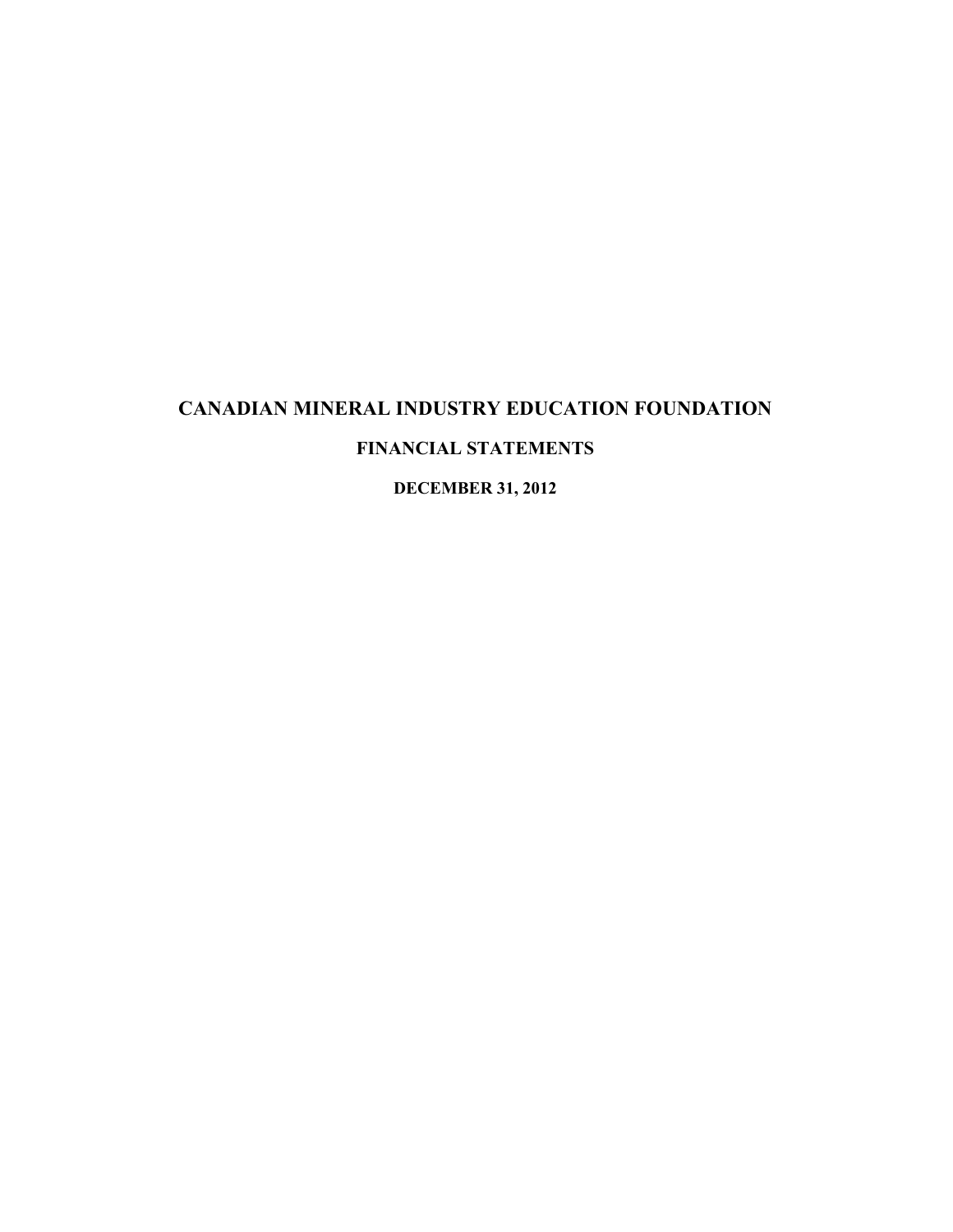# **DECEMBER 31, 2012**

# **CONTENTS**

|                                                                           | <u>Page</u> |
|---------------------------------------------------------------------------|-------------|
| INDEPENDENT AUDITOR'S REPORT                                              |             |
| FINANCIAL STATEMENTS                                                      |             |
| STATEMENT OF FINANCIAL POSITION                                           |             |
| STATEMENT OF REVENUE AND EXPENDITURES AND CHANGES IN NET<br><b>ASSETS</b> | 4           |
| STATEMENT OF CASH FLOWS                                                   |             |
| NOTES TO THE FINANCIAL STATEMENTS                                         | 6 - 7       |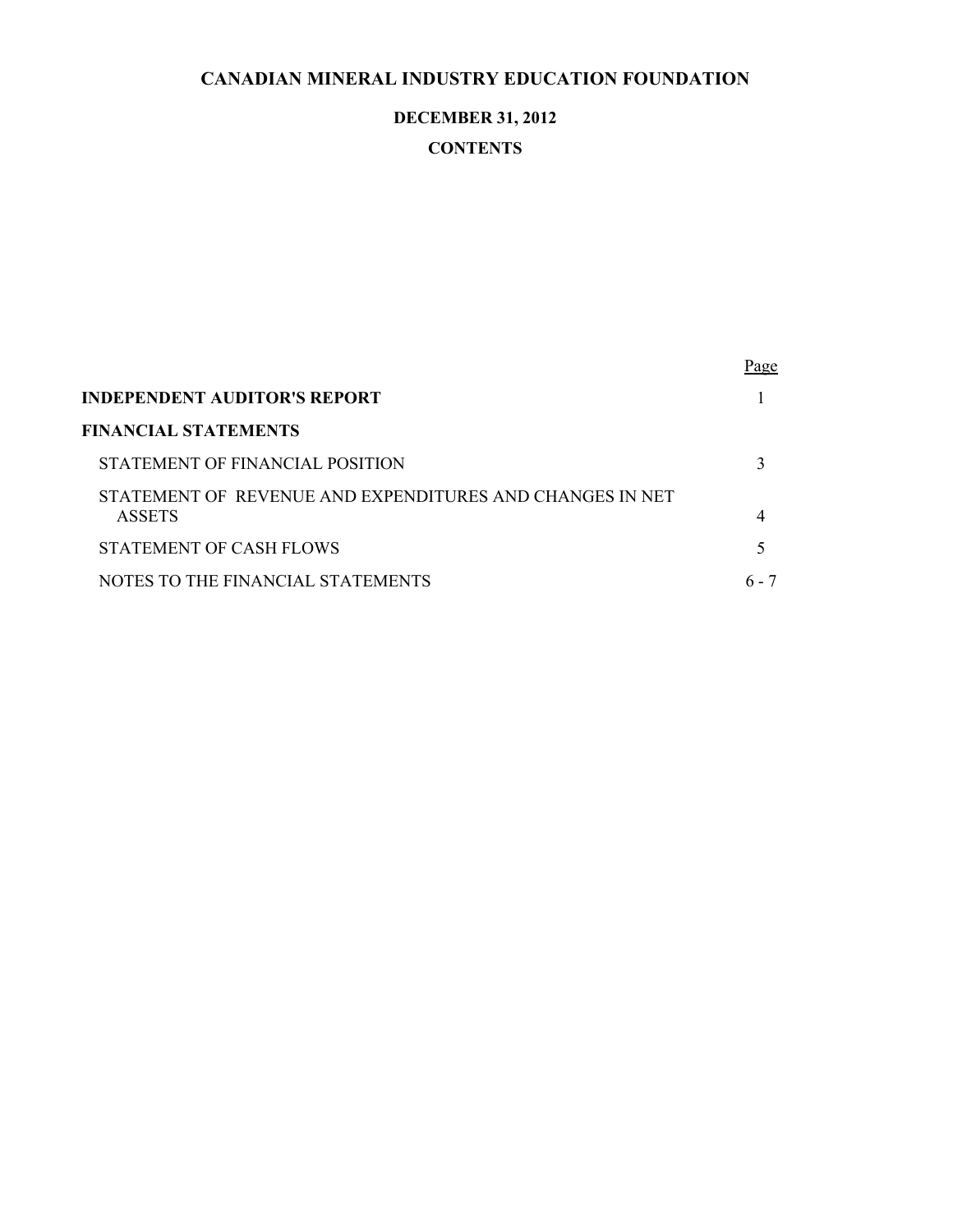# **SHARP EDMONDS SHARP LLP**

**CHARTERED ACCOUNTANTS**

#### **PARTNERS**

**John A. Sharp, CA Joseph A. Edmonds, CA P. Donald Sharp, CA**

## **INDEPENDENT AUDITOR'S REPORT**

To the Board of Directors of: Canadian Mineral Industry Education Foundation

We have audited the accompanying financial statements of Canadian Mineral Industry Education Foundation, which comprise the statement of financial position as at December 31, 2012, and the statements of revenue and expenditures and changes in net assets and cash flows for the year then ended, and a summary of significant accounting policies and other explanatory information.

## **Management's Responsibility for the Financial Statements**

Management is responsible for the preparation and fair presentation of these financial statements in accordance with Canadian generally accepted accounting principles, and for such internal control as management determines necessary to enable the preparation of financial statements that are free from material misstatement, whether due to fraud or error.

#### **Auditor's Responsibility**

Our responsibility is to express an opinion on these financial statements based on our audit. We conducted our audit in accordance with Canadian generally accepted auditing standards. Those standards require that we comply with ethical requirements and plan and perform an audit to obtain reasonable assurance about whether the financial statements are free of material misstatement.

An audit involves performing procedures to obtain audit evidence about the amounts and disclosures in the financial statements. The procedures selected depend on the auditor's judgment, including the assessment of the risks of material misstatement of the financial statements, whether due to fraud or error. In making those risk assessments, the auditor considers internal control relevant to the entity's preparation and fair presentation of the financial statements in order to design audit procedures that are appropriate in the circumstances, but not for the purpose of expressing an opinion on the effectiveness of the entity's internal control. An audit also includes evaluating the appropriateness of the accounting policies used and reasonableness of the accounting estimates made by management, as well as evaluating the overall presentation of the financial statements.

We believe that the audit evidence we have obtained is sufficient and appropriate to provide a basis for our audit opinion.

#### **Basis for Qualified Opinion**

In common with many organizations in receipt of funds by donations, verification of such items was not susceptible to satisfactory audit verification. Accordingly, our verification of these revenues was limited to the amounts recorded by the Foundation and we were not able to determine whether any adjustments might be necessary to assets, excess of revenue over expenditures and reserve for scholarships.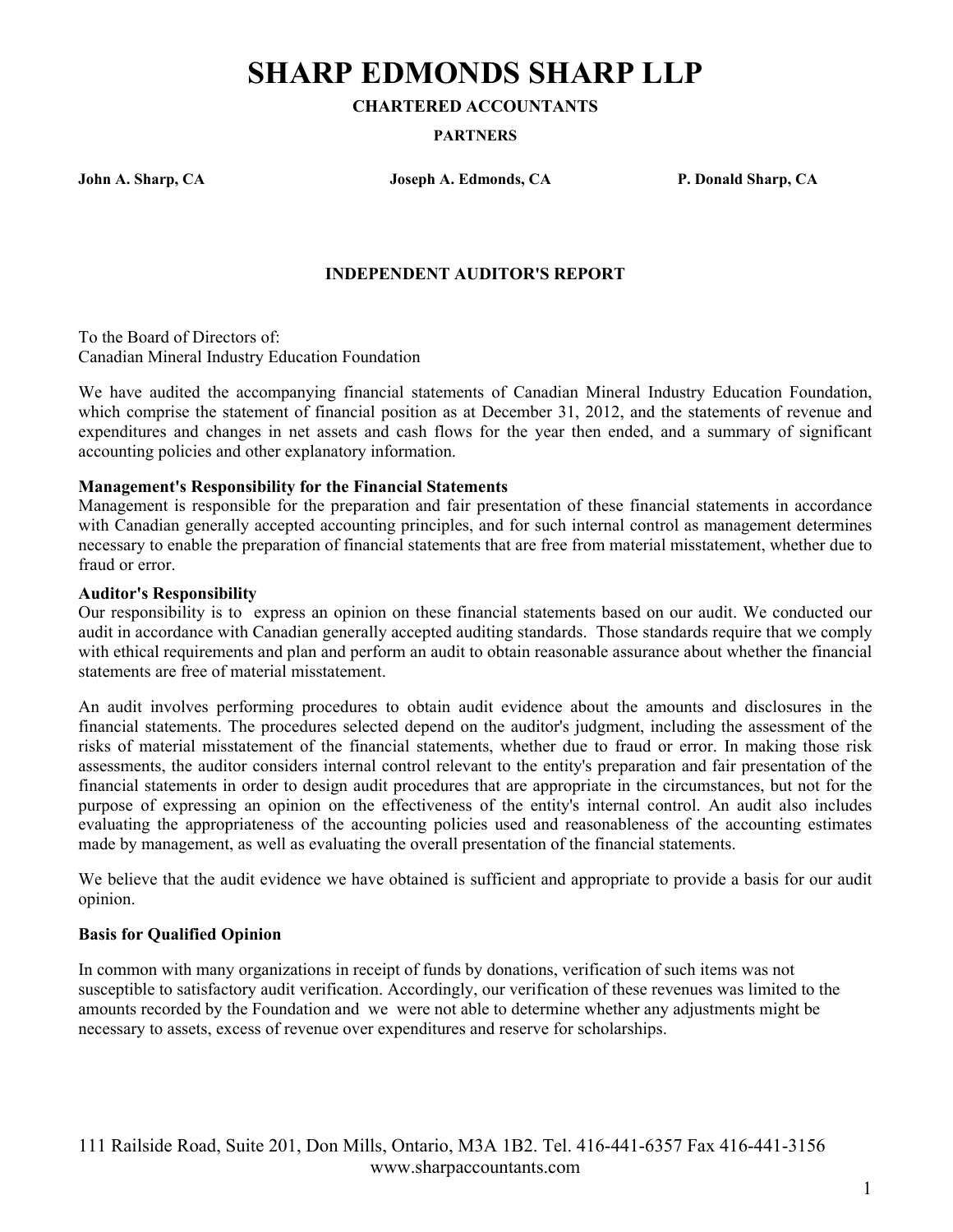# **SHARP EDMONDS SHARP LLP**

**CHARTERED ACCOUNTANTS**

**PARTNERS**

**John A. Sharp, CA Joseph A. Edmonds, CA P. Donald Sharp, CA**

#### **Opinion**

In our opinion, except for the effects of the matter described in the Basis for Qualified Opinion paragraph, the financial statements present fairly, in all material respects, the financial position of Canadian Mineral Industry Education Foundation as at December 31, 2012, and its performance and cash flows for the year then ended in accordance with Canadian generally accepted accounting principles.

Toronto, Ontario SHARP EDMONDS SHARP LLP May 21, 2013 CHARTERED ACCOUNTANTS LICENSED PUBLIC ACCOUNTANTS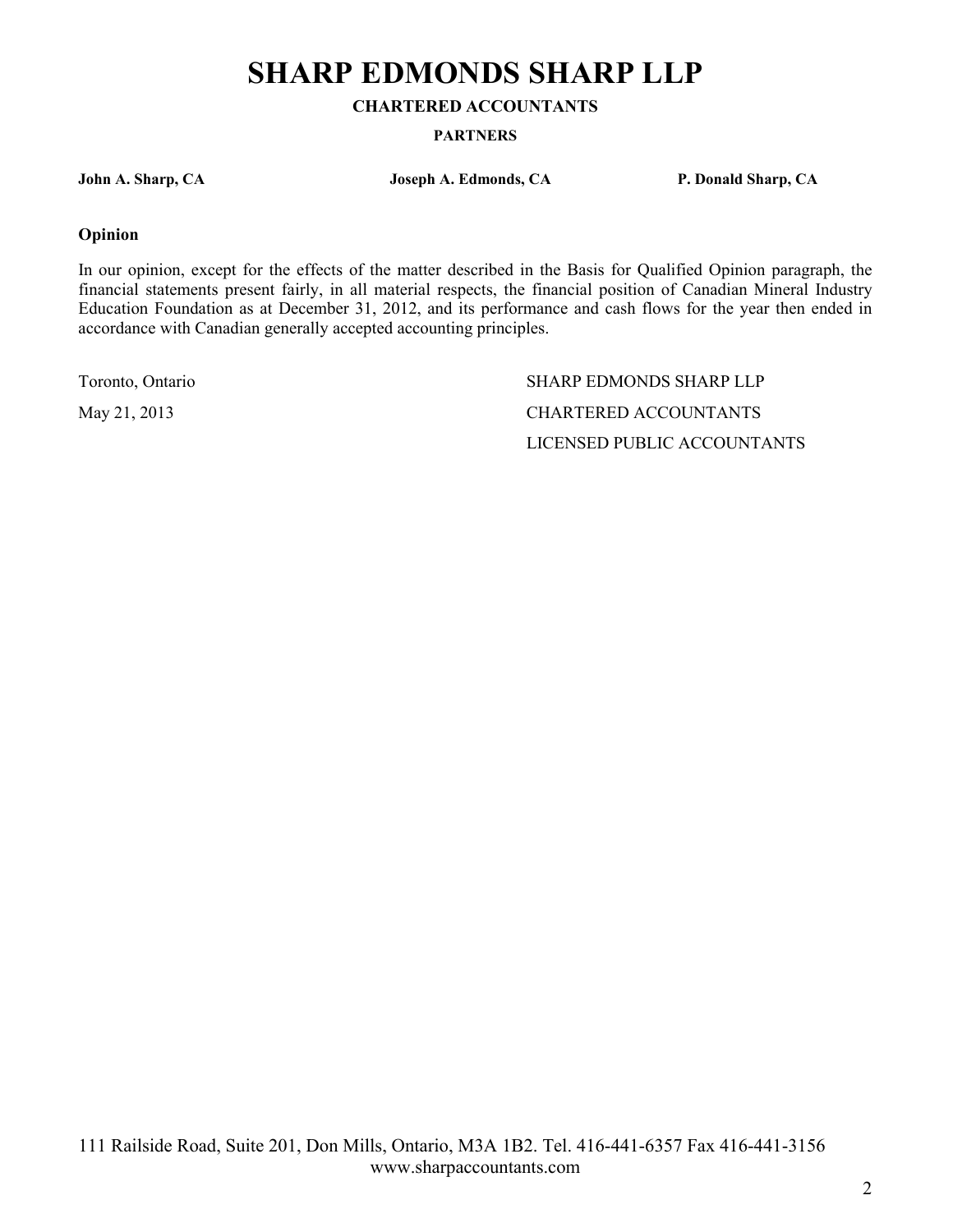# **STATEMENT OF FINANCIAL POSITION**

## **AS AT DECEMBER 31, 2012**

#### **ASSETS**

|                                          |                    | 2012    |    | 2011    |
|------------------------------------------|--------------------|---------|----|---------|
| <b>Current</b>                           |                    |         |    |         |
| Cash and cash equivalents (Note 3)       | \$                 | 263,705 | S  | 328,089 |
| Term investments (Note 4)                |                    | 258,876 |    | 180,802 |
|                                          | \$                 | 522,581 | S  | 508,891 |
|                                          |                    |         |    |         |
|                                          |                    |         |    |         |
|                                          |                    |         |    |         |
|                                          | <b>LIABILITIES</b> |         |    |         |
| <b>Current</b>                           |                    |         |    |         |
| Accounts payable and accrued liabilities | \$                 | 5,303   | \$ | 4,607   |

## **NET ASSETS**

| <b>Reserve for scholarships</b> |   |         | 504 284 |
|---------------------------------|---|---------|---------|
|                                 | ₼ | 522.581 | 508,89  |

## **APPROVED ON BEHALF OF THE BOARD:**

\_\_\_\_\_\_\_\_\_\_\_\_\_\_\_\_\_\_\_\_\_\_\_\_\_\_\_\_\_ Director

\_\_\_\_\_\_\_\_\_\_\_\_\_\_\_\_\_\_\_\_\_\_\_\_\_\_\_\_\_ Director

The accompanying notes form an integral part of these financial statements.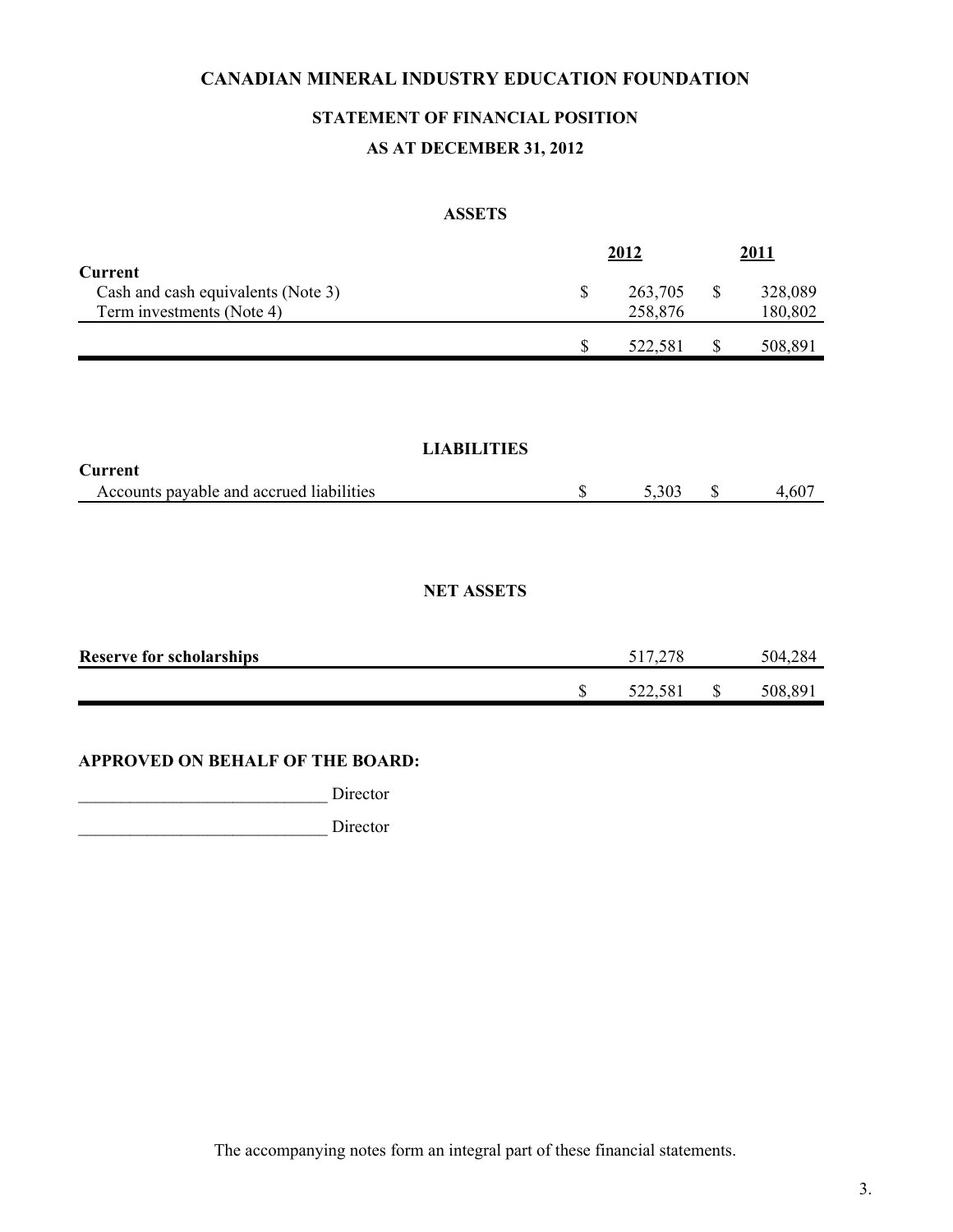## **STATEMENT OF REVENUE AND EXPENDITURES AND CHANGES IN NET ASSETS**

## **FOR THE YEAR ENDED DECEMBER 31, 2012**

|                                             | 2012             | 2011    |
|---------------------------------------------|------------------|---------|
| Revenue                                     |                  |         |
| Donations (Note 1)                          | \$<br>203,517 \$ | 370,580 |
| Interest                                    | 7,357            | 5,069   |
|                                             | 210,874          | 375,649 |
| <b>Expenditures</b>                         |                  |         |
| Scholarship awards                          | 188,000          | 152,000 |
| Administrative                              |                  |         |
| Secretarial and accounting honoraria        | 5,000            | 5,000   |
| Audit fees                                  | 1,701            | 1,695   |
| Miscellaneous                               | 3,179            | 1,865   |
|                                             | 197,880          | 160,560 |
| <b>Excess of revenue over expenditures</b>  | 12,994           | 215,089 |
| Reserve for scholarships, beginning of year | 504,284          | 289,195 |
| Reserve for scholarships, end of year       | \$<br>517,278 \$ | 504,284 |

The accompanying notes form an integral part of these financial statements.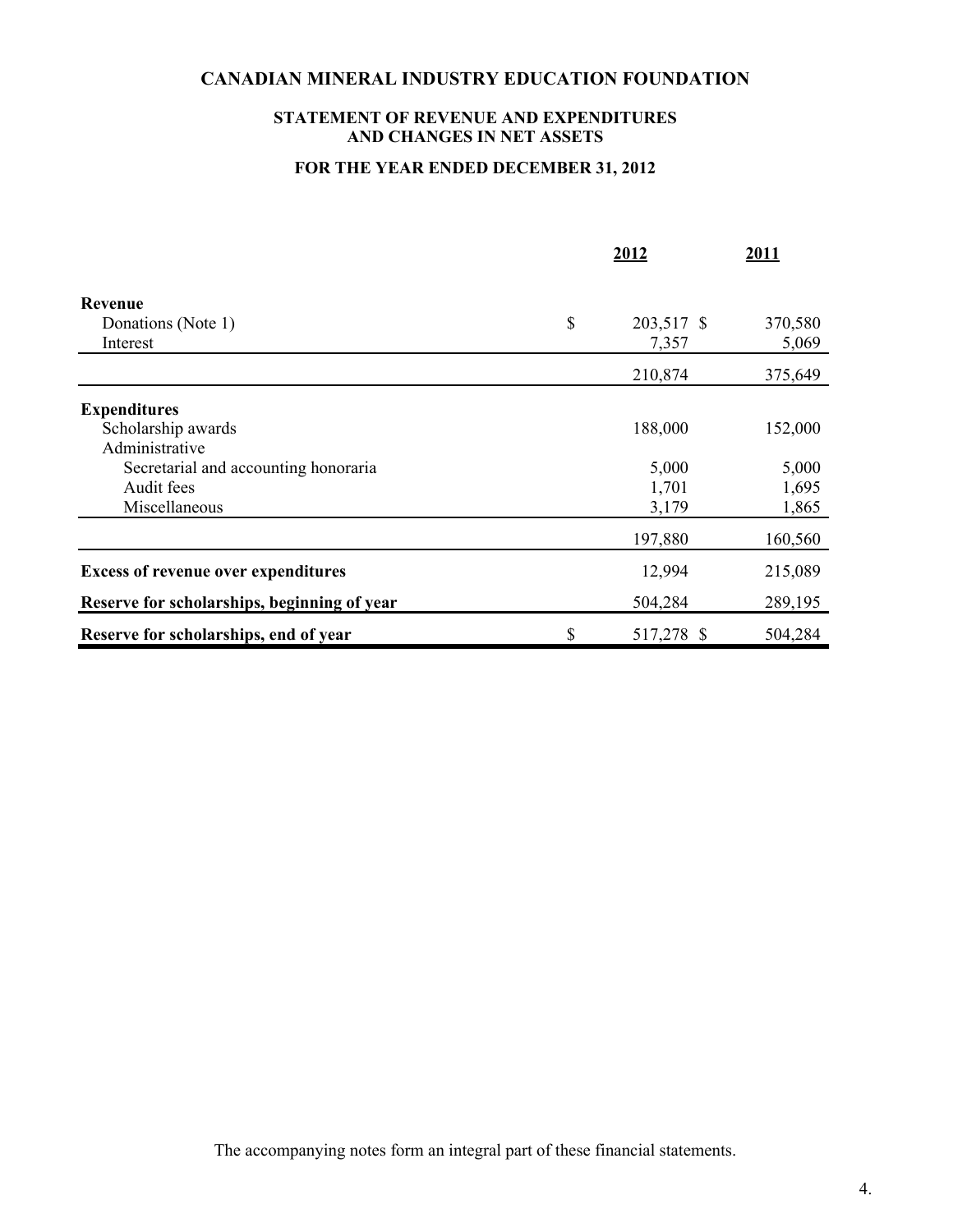# **STATEMENT OF CASH FLOWS**

# **DECEMBER 31, 2012**

|                                                         | 2012             | 2011      |
|---------------------------------------------------------|------------------|-----------|
| <b>Operating activities</b>                             |                  |           |
| Cash provided by donations                              | \$<br>203,517 \$ | 370,580   |
| Cash provided by interest on near-cash savings accounts | 3,283            | 1,505     |
| Scholarship payments                                    | (188,000)        | (152,000) |
| Administrative expense payments                         | (9,184)          | (8, 814)  |
| Cash flows provided by operating activities             | 9,616            | 211,271   |
| <b>Investing activities</b>                             |                  |           |
| Cash provided from maturing investments                 | 80,000           |           |
| Purchase of term investments                            | (154,000)        | (100,000) |
| Cash flows used in investing activities                 | (74,000)         | (100,000) |
| Decrease in cash and cash equivalents                   | (64, 384)        | 111,271   |
| Cash and cash equivalents, beginning of year            | 328,089          | 216,818   |
| Cash and cash equivalents, end of year (Note 3)         | \$<br>263,705 \$ | 328,089   |

The accompanying notes form an integral part of these financial statements.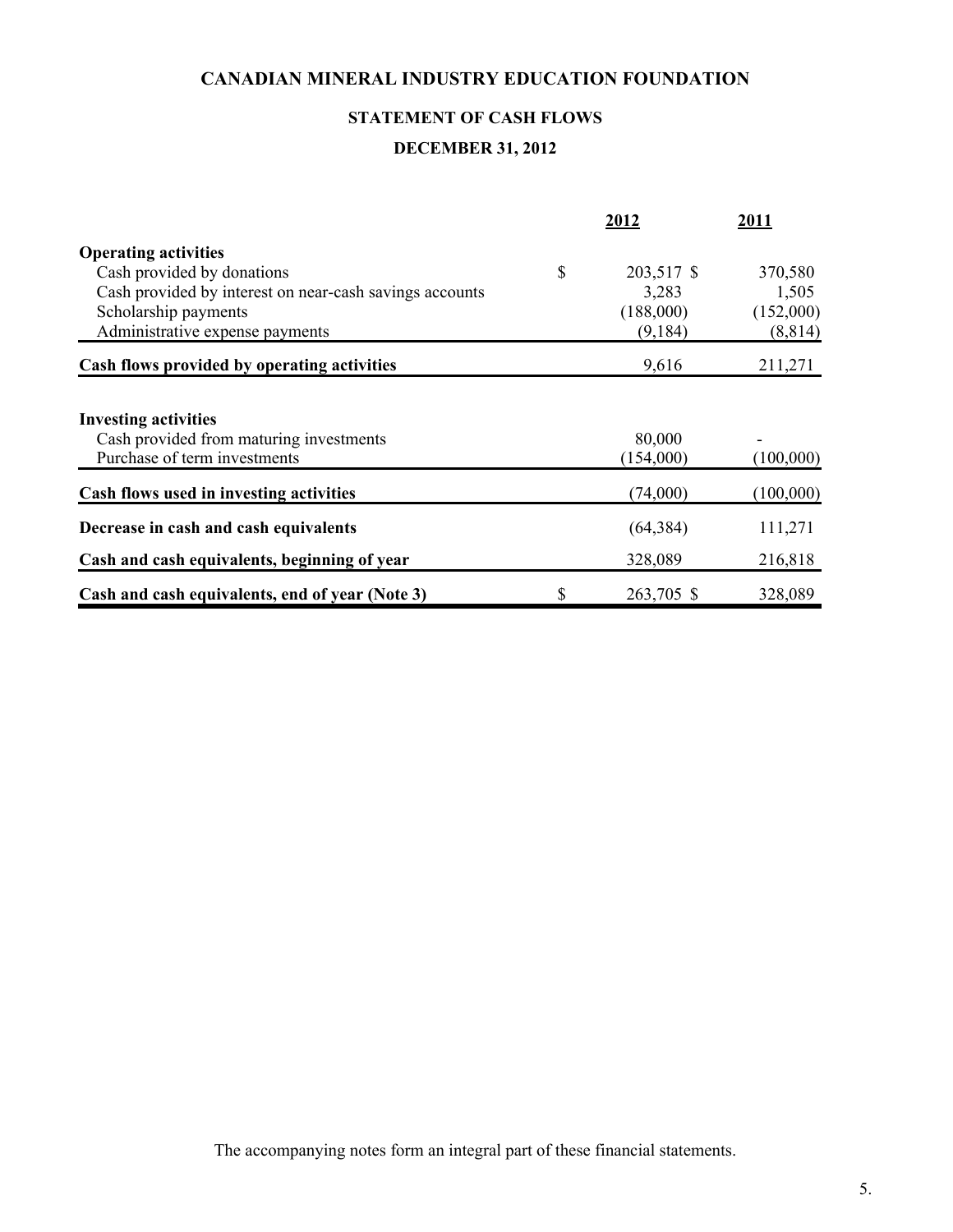#### **NOTES TO THE FINANCIAL STATEMENTS**

#### **DECEMBER 31, 2012**

The Canadian Mineral Industry Education Foundation (the "Foundation") is a registered charitable organization whose primary purpose, by providing scholarships, is to encourage and assist students at universities in Canada enrolled in a discipline related to the mineral industry. As a registered Canadian charity, the Foundation is exempt from income taxes.

#### **1. Summary of significant accounting policies**

(a) Basis of presentation

The financial statements have been prepared in accordance with the accounting standards for not-for-profit organizations as set out in Part III of the CICA Handbook.

(b) Revenue recognition:

Donations are recorded as revenue in the year they are received. Donors are eligible to be represented on the Board of Directors (the "Board"). During the year approximately 83% (2011 - 41%) of donations came from members who are represented on the Board, and 32% (2011 - 14%) came from one of said members.

Investment income is recorded on the accrual basis.

(c) Scholarship awards

 The Foundation awards conditional scholarships to qualifying applicants covering a period of up to three years. The Reserve for Scholarships is considered to be adequate to provide for scholarships awarded but not yet unconditionally payable.

(d) Cash and cash equivalents:

 Cash and cash equivalents include bank and highly liquid short-term investments that are readily convertible to known amounts of cash on demand.

(e) Term investments:

Term investments are purchased on the assumption that they will be held to maturity and accordingly are recorded at cost plus accrued interest, calculated using the effective interest rate method.

(f) Use of estimates:

 The preparation of financial statements in conformity with Canadian generally accepted accounting principles requires management to make estimates and assumptions that affect the reported amounts of assets and liabilities and disclosure of contingent assets and liabilities at the date of the financial statements and the reported amounts of revenues and expenditures during the year. Actual results could differ from those estimates.